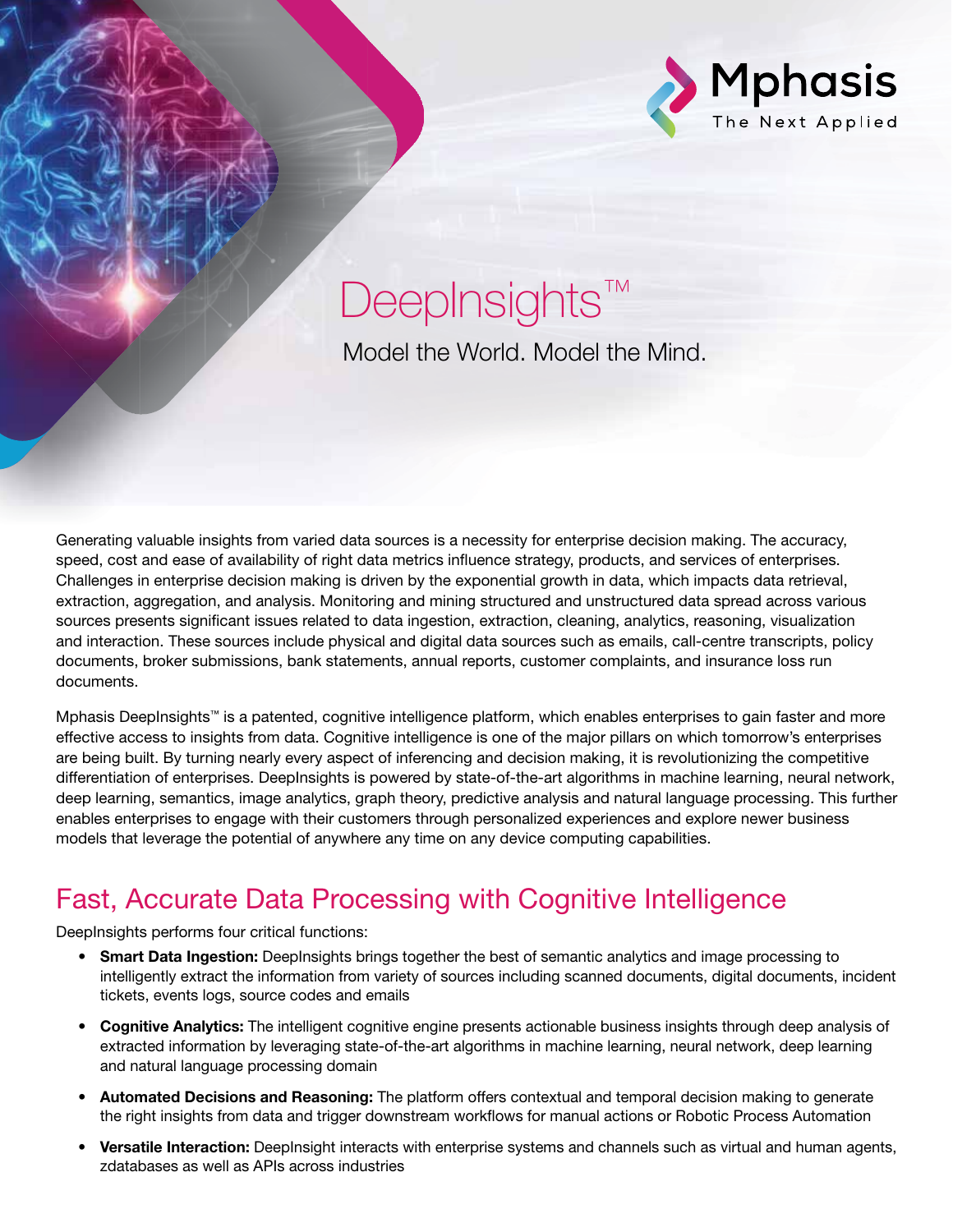#### **DeepInsights - Functions .BDIJOF-FBSOJOH**CBTFE **%FFQ\*OTJHIUT'VODUJPOT**



## How It Works



#### **Benefits**  $\frac{1}{2}$

- The powerful cognitive engine automatically leverages the best of machine learning and deep **EVERGING BOST OF HIGHING ICATING AND GC**<br>**EXCREMING ADDITION EXCREMING A**  $\bullet$  The powerful cognitive engine automatically THE POWER DOGHANG CHIGHE GALOMATIONITY<br>Lavaranas tha hast of machina laarning and daan
- Cloud based and provides the most contextual Sisted Based and provided are most completed. unstructured data
	- Enables timely decision making by exponentially reducing the turn-around time of business processes
- Works with multiple file formats and types and presents information in a structured format for presents information in a structured format for presents information in a structured formation<br>|<br>| downstream consumption V vorks with multiple life formats and type  $\pm$   $\bullet$  Works with multiple file formats and types and
	- Image processing capabilities along with cognitive mags processing superinties arring managements scanned document **EXAMPLE**S SUQHITUG QUUDHITUTT
	- It provides cognitive analytics driven straight-through processing and the state of the state of the state of the state of the state of the state of the state of the state of the state of the state of the state of the state of the state of the state of the state of the state of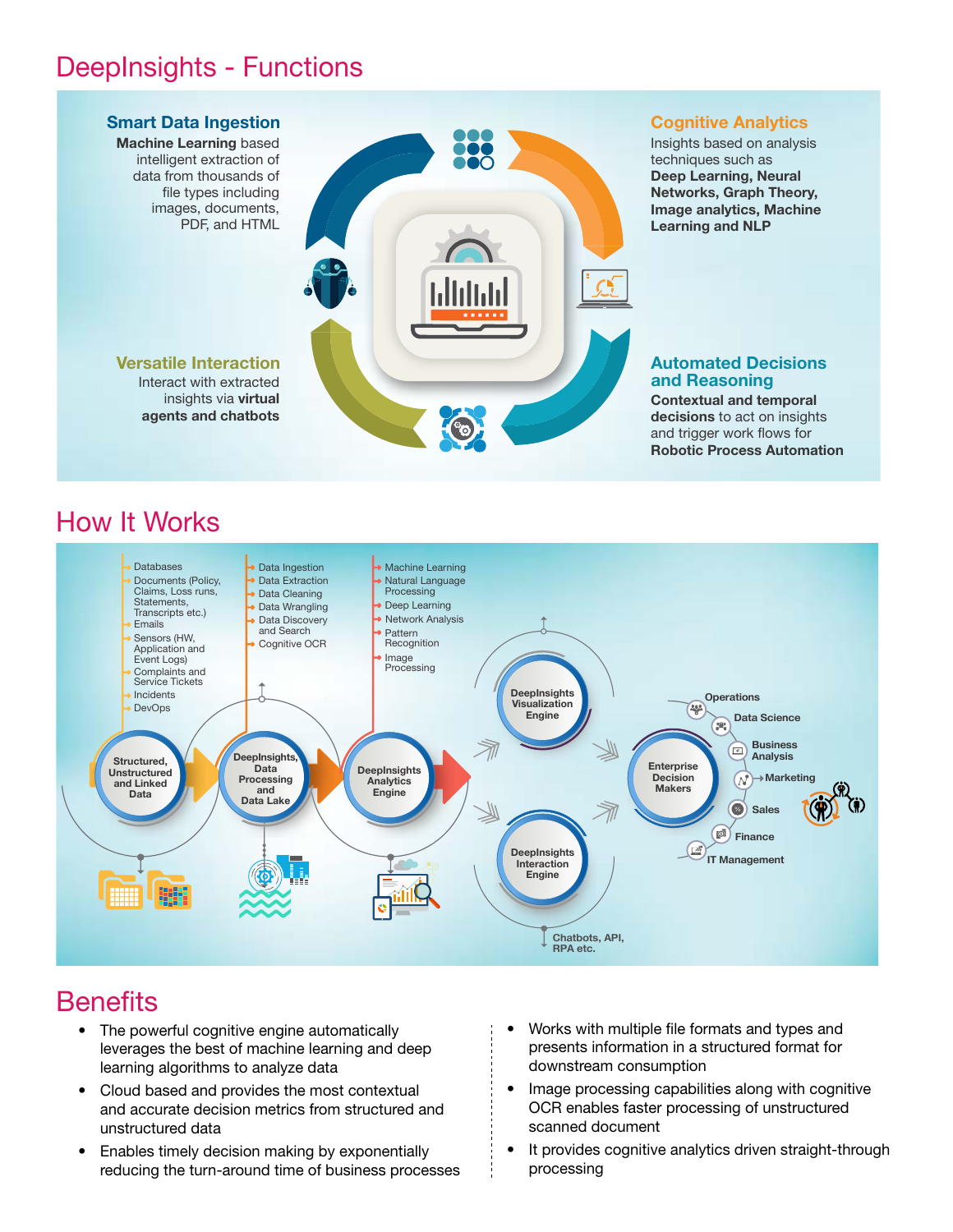## **Use Cases**

## AUTOMATED INTELLIGENT TICKET ROUTING



- Manual assignment of tickets based on human intuition and knowledge
- More human effort across projects devoted to only assigning tickets to appropriate resources
- Simple Yes-No judgements with rigid guided diagnostics
- Machine learning techniques employed for ticket assignment (if available) do not take domain knowledge into consideration



#### **DEEPINSIGHTS SOLUTION**

- Provide diagnostics on a probabilistic basis embedding expert knowledge while considering utility, satisfaction, cost, and time of repair in a multicriterion decision making framework
- Extract key features from past ticket resolution data and use this data to predict probability of closing tickets by different users, using Bayesian networks
- Assign tickets to resources who are most likely to resolve them based on this calculated probability
- For new tickets, use online learning algorithms to assign and learn simultaneously



- Optimized allocation of tickets by assigning more tickets to better resources
- Natural, data-driven selection and match of supply and demand
- Reduced time for closure of tickets and increase in user satisfaction
- Automate the diagnostic and repair process by linking with Robotic Process Automation
- Reduced effort involved in allocation of tickets and freeing up resources for more productive work

#### BEST ACTION PREDICTION COGNITIVE NEXT

#### **BUSINESS CHALLENGE**

- Large number of tickets raised for application support
- Many of the support tickets can be solved with minimal guidance
- Current guidance systems are rule based and not intelligent enough to provide contextual help to the users
- The current self-help systems or chat bots, do not learn from past data or patterns

#### **DEEPINSIGHTS SOLUTION**

- · Utilize historical trend, pattern identification for ticket resolutions -Extract key features from Ticket Resolution Data on actions taken in each step
- Graphical models of probabilistic next resolution steps - Use past data to predict possible causes and next best action for support technician
- Aggregation of support data from relevant sources
- Recommendation of 'Next Best Action' to support staff and users for self-service



- Reduced time for closure of tickets
- Assistance provided on 'Next Best Action'
- · Enable creation of 'Self-help' platforms for end-users
- · Natural, data-driven selection of better ticket resolution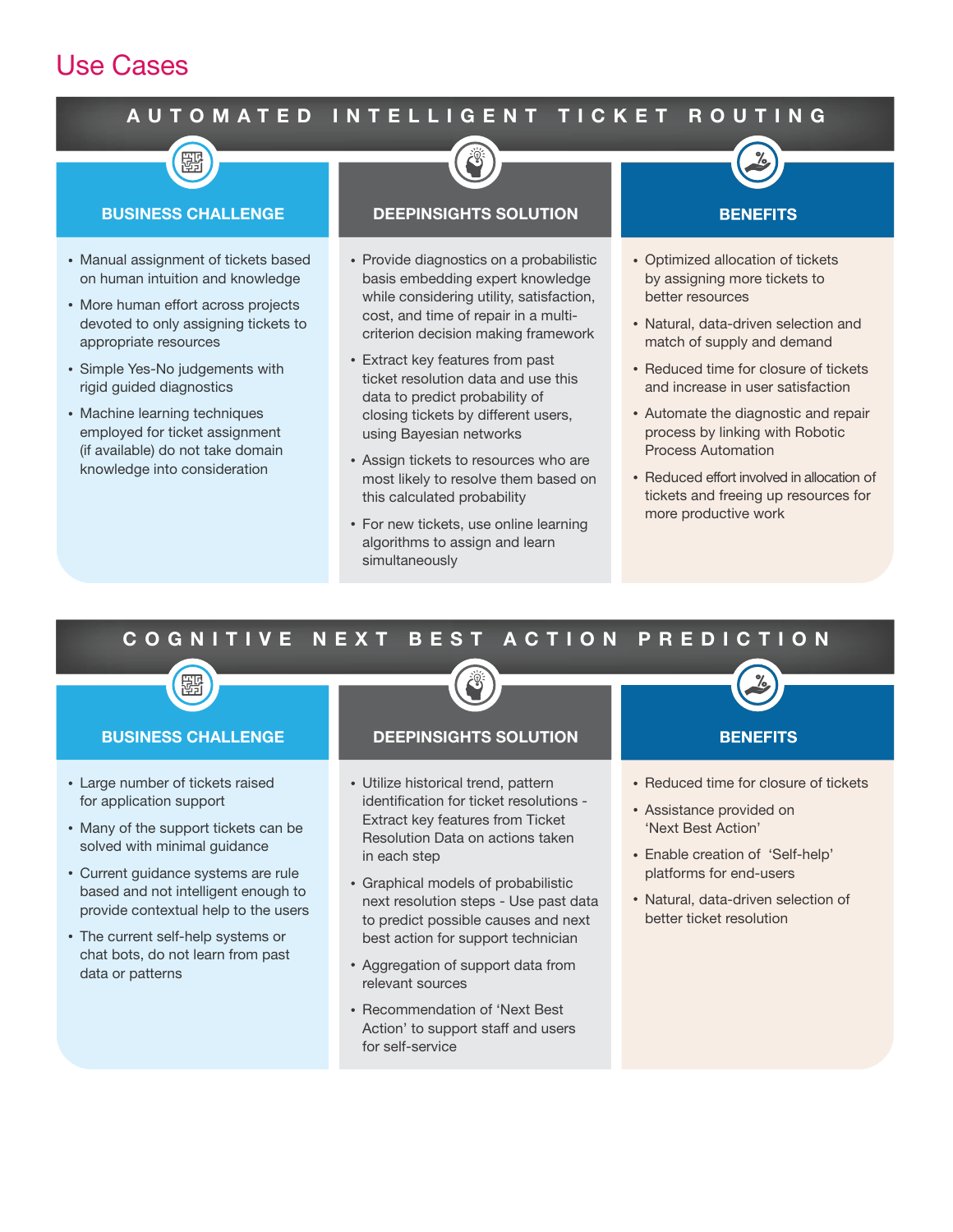## COGNITIVE DATA EXTRACTION AND ANALYTICS



- Generate actionable insights from physical and digital data sources such as annual reports, bank statements, emails, customer complaints etc.
- Complexity of the problem makes manual analysis non-real time, challenging, costly and low on accuracy
- Information is residing in varied data and document types such as databases. PDFs. HTML, JPEG etc.
- Lack of standardization of information as well as fields needed for decision making

#### **DEEPINSIGHTS SOLUTION**

- Machine Learning for intelligent extraction and analysis of data from digital as well as paper documents and images
- Cognitive data extraction techniques for conversion of documents to machine readable format
- Built in Big Data analytics module to analyse structured and unstructured data
- Key metrics trigger next steps in the automation workflow

#### **BENEFITS**

- Over 95% accuracy in detection and extraction of key fields
- Reduced time taken for data extraction by over 70%
- Reduced operating costs by over 50%
- Improved client satisfaction through near real-time analysis of data
- Exponential reduction in turn-around time from data to insights

### POLICY DOCUMENT ANALYSIS AND CHATBOT BASED INTERACTION



- Need to reduce demands on key insurance personnel and prevent inconsistent responses to customer queries
- Analysed data is leveraged by the DeepInsights chatbot for 24\*7 versatile customer interactions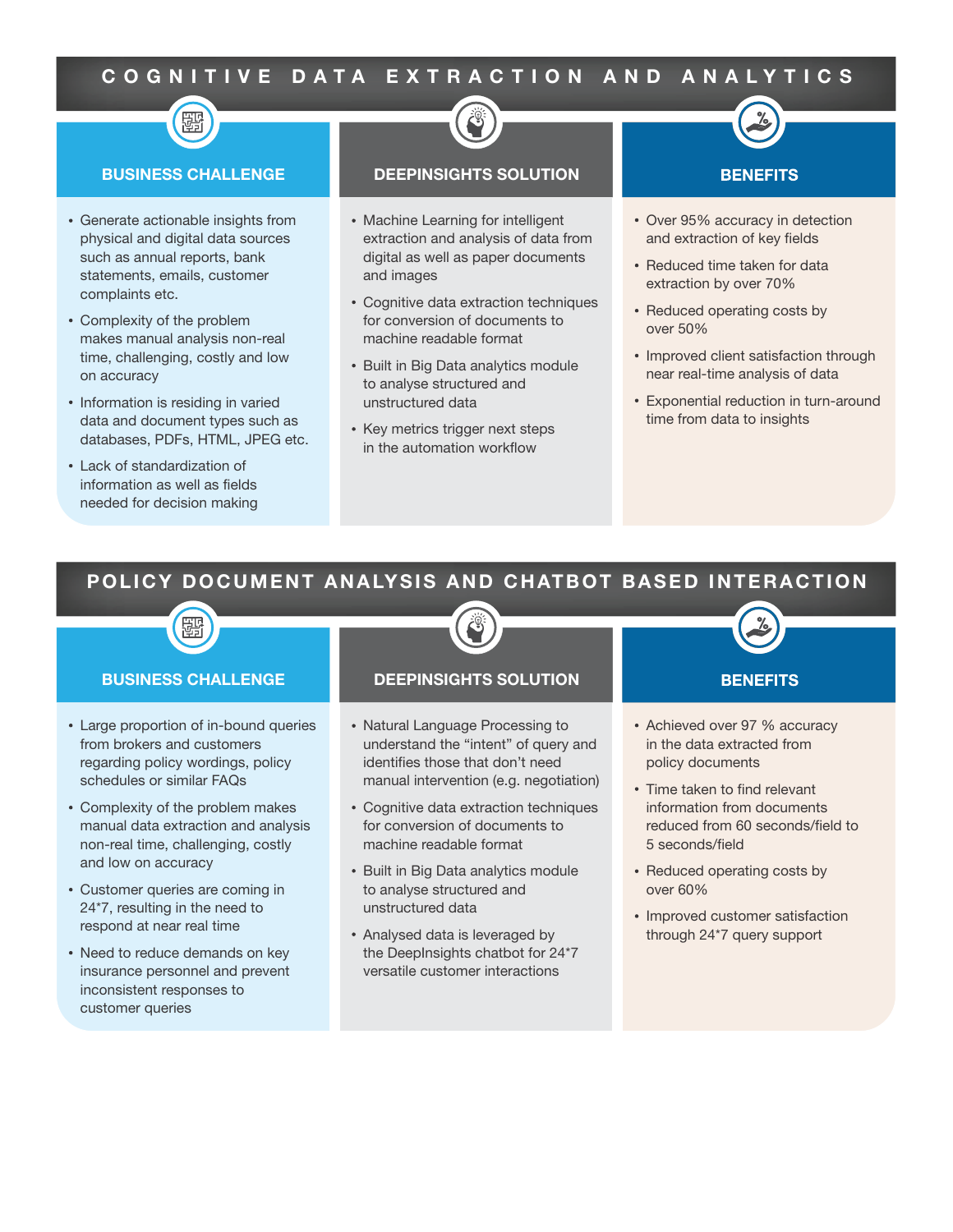### BROKER CLAIM SUBMISSION ANALYSIS



- Large volume of in-bound documents from brokers with the information spread across the body of the email or in email attachments. Attachments are in word format, or digital or scanned PDFs
- There is no consistency in document structure used either between brokers or within the same brokerage company
- It's a time consuming and tedious process. An operator typically clears 8-10 quotes from his queue per day.
- Complexity of the problem makes manual data extraction and analysis non-real time, challenging, costly and low on accuracy

#### **DEEPINSIGHTS SOLUTION**

- The DeepInsights AI engine iterates through various techniques and deploys the predictive technique that is most suitable for the data at hand
- The engine checks for inter-field validity and flags values that occur with low confidence to call for manual intervention
- RPA systems then access the key fields and update multiple legacy databases
- DeepInsights predictive analytics engine predicts quote conversion probability and highlights high/low performing brokers who consistently

#### **BENEFITS**

- Achieved over 90 % reduction in processing time per case document
- Predictive analytics prioritized underwriting queue with respect to quote conversion probability
- 90% accuracy in predicting deal conversion

#### SELF-HEALING **OPERATIONS** O F I T

#### **BUSINESS CHALLENGE**

羀

- Large number of application support tickets raised
- Difficulty in identifying and prioritizing high risk and impactful alerts among Terabytes of event logs that can lead to subsequent failure
- Longer cycle times to arrive at incidence resolution due to difficulties in RCA (Root-cause analysis) on event log
- Less efforts on proactive fixation of possible incidences due to high manual intervention. This leads to more infrastructural cost and high risk of interruptions
- More effort in resolution of L2 and L3 incidences

#### **DEEPINSIGHTS SOLUTION**

- DeepInsights Cognitive Data Extraction engine ingests data from event logs and mines to identify events
- Predictive Analytics Engine predicts incidences that leads to failure in **IT infrastructures**
- The engine reasons root cause of the incidence based on historical knowledge repositories using self-learning
- The system works with RPA to automate resolutions
- Resolution implemented by AI bots which plugs in to resolve the issue by learning from past resolutions

#### **BENEFITS**

- Achieved over 95 % accuracy in predicting events
- Reduced resolution times due to speedy and accurate RCA
- Expedite resolution management with minimal or no manual intervention
- Increases infrastructure reliability due to automated preventive maintenance schedules
- Increased business continuity without disruptions